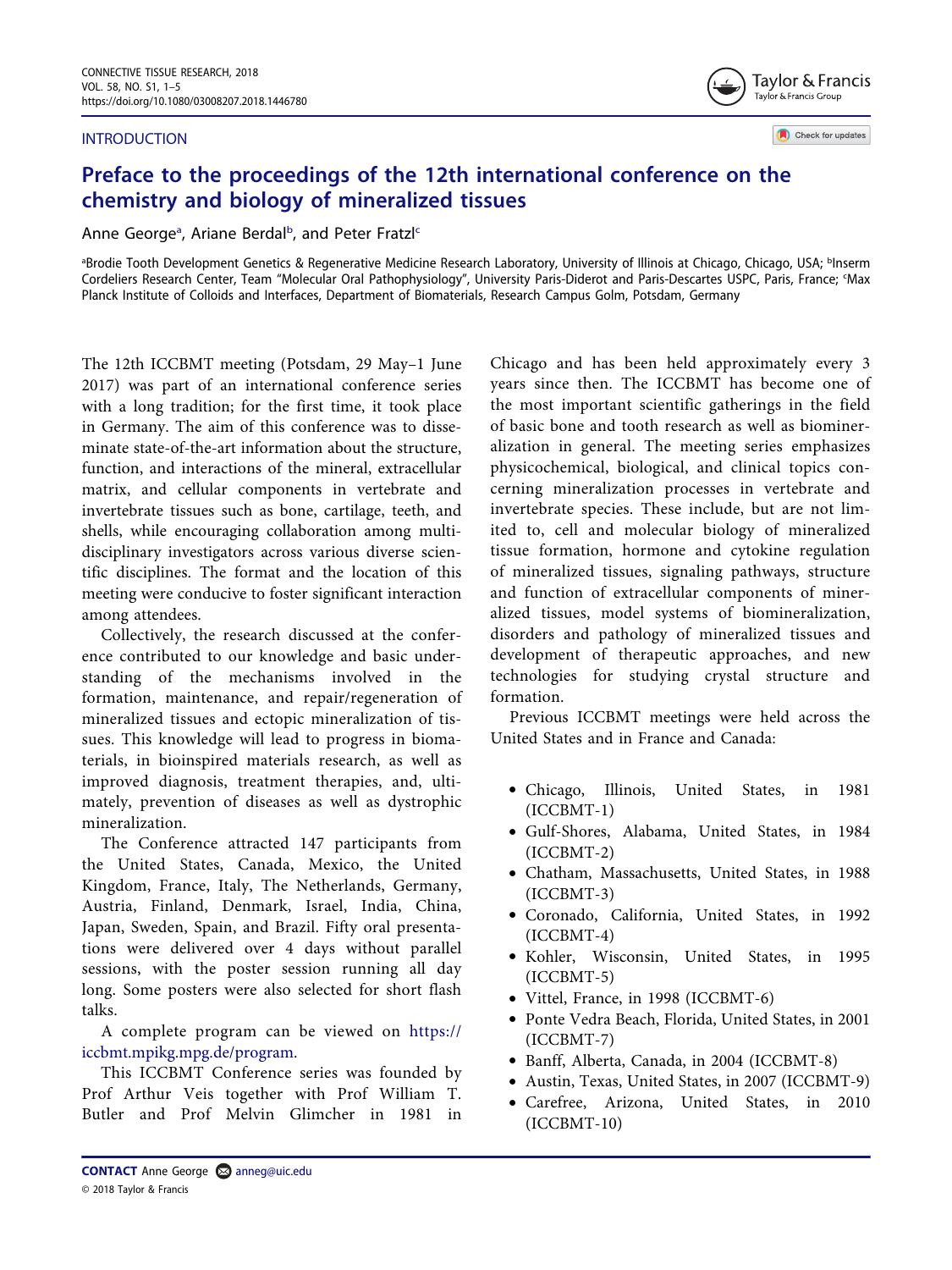- 2  $\left(\rightarrow\right)$  A. GEORGE ET AL.
	- Lake Geneva, Wisconsin, United States, in 2013 (ICCBMT-11)

This pluridisciplinarity focused on mineralized tissues. The reasonable number of participants and the friendly atmosphere of the meetings have enabled a number of young Principal Investigators and students to create unique networks, thereby triggering their development. Indeed, one hallmark of the ICCBMT Conference is its focus on early career researchers to whom a total of 34 travel grants were distributed; the recipients were selected by a committee based on the quality of the submitted abstracts (see [Figure 1](#page-1-0)).

The Conference was held in the city of Potsdam, which has the largest World Heritage Site in Germany, along with several important historical and cultural landmarks. As the capital and largest city of the German federal state of Brandenburg, Potsdam borders Germany's capital city, Berlin.

Around the city of Potsdam, there are a series of interconnected lakes and cultural landmarks, in particular, the parks and palaces of Sanssouci. This city was planned to embrace the ideas in the Age of Enlightenment, through a careful balance between architecture and landscape, and, it was intended as "a picturesque, pastoral dream" which reminded its residents of their relationship with nature and reason. Potsdam was a residence of the Prussian kings and the German Kaiser, until 1918. The famous Potsdam Conference, after the Second World War, was held at Palace Cecilienhof in 1945.

This Conference was dedicated to the founder of the ICCBMT Conference series, Prof Arthur Veis (see [Figure 2\(a\)](#page-1-1)) as well as to Prof Adele Boskey (see [Figure 2\(b](#page-1-1))), a pillar of the mineralized tissue world and president of the ICCBMT for many years. Professor Boskey passed away unexpectedly on 2 May 2017, just a few days before the beginning of the Conference.



<span id="page-1-0"></span>Figure 1. Travel award winners together with the current ICCBMT president and the conference chairs (left side of picture). A total of 34 awards were made to young scientists, from the USA, Canada, Israel, India, China, and various European countries. Some of these awards were sponsored by grants from the National Institutes of Health, by the German Science Foundation (DFG), and by various foundations (see logos on the right of the figure).

<span id="page-1-1"></span>

Figure 2. The conference was dedicated to the founder of the ICCBMT series, Prof Arthur Veis (A, together with his wife Eve) and to the long-term president of the ICCBMT, Prof Adele Boskey (B).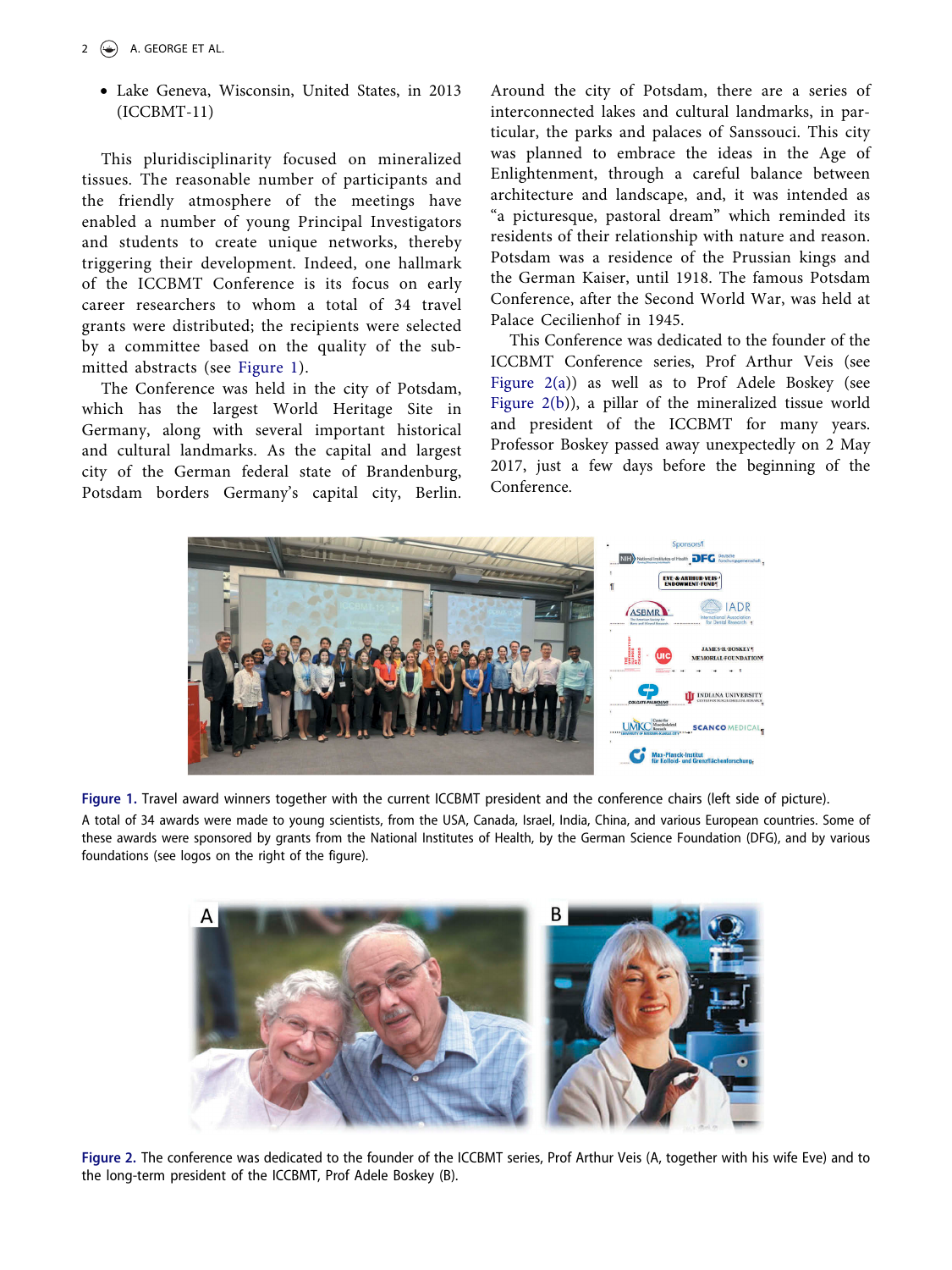The articles that appear in this issue of Connective Tissue Research are based on selected contributions and constitute the Proceedings of the Conference. The contributions to this issue are highlighted in the oral program listed below.

Foundation, Grant# FR2190/9-1, and, by the sponsors listed in [Figure 1](#page-1-0).

## Disclosure statement

No potential conflict of interest was reported by the authors.

## Acknowledgments

The Conference was supported by the National Institutes of Health, Grant# 1R13DE026940-01, by the German Science

#### Funding

This work was supported by the National Institutes of Health [1R13DE026940-01] and the German Science Foundation [FR2190/9-1].

#### Oral Scientific Program of the 12th ICCBMT in Potsdam, Germany Monday, 29 May 2017—Thursday, 1 June 2017 Oral session #1: Extracellular Matrix Proteins (Chair: Anne George, Chicago, IL).

| INTRO + Role of plasma protein Fetuin-A in mineralized matrix metabolism                                                                             | Willi Jahnen-<br><b>Dechent</b> | RWTH Aachen,<br>Germany                 |
|------------------------------------------------------------------------------------------------------------------------------------------------------|---------------------------------|-----------------------------------------|
| Transglutaminase 2 reactive residues and intramolecular cross-links in osteopontin                                                                   | <b>Brian</b>                    | Aarhus University,                      |
| The role of FAM20B-catalyzed proteoglycans in tooth development                                                                                      | Christensen<br>Xiaofang Wang    | Denmark<br>Texas A&M                    |
|                                                                                                                                                      |                                 | University, Dallas,<br><b>USA</b>       |
| The ER Ca2+ sensor STIM1 activates MAP kinase signaling upon DMP1 stimulation in osteoblasts and promotes<br>differentiation by activating cyclin D1 | Yinghua Chen                    | University of Illinois,<br>Chicago, USA |
| Localization of keratin-75 in rodent ameloblasts by immunochemical techniques                                                                        | Xu Yang                         | University of<br>Pittsburgh, USA        |
| Temporal and spatial correlation between gene expression and mineralization in the avian leg tendon                                                  | <b>William Landis</b>           | University of Akron,<br>Ohio, USA       |
| TRIP-1, an endoplasmic resident protein functions in the extracellular matrices of bone and dentin                                                   | Amsa<br>Ramachandran            | University of Illinois,<br>Chicago, USA |
| Polymorph selectivity of coccolith-associated polysaccharides                                                                                        | Jessica Walker                  | University of<br>Edinburgh, Scotland,   |
|                                                                                                                                                      |                                 | UK                                      |
| The unique biomineralization transcriptome and proteome of the teeth of the camarodont sea urchin Lytechinus Arthur Veis<br>variegatus (Lv).         |                                 | Northwestern,<br>Evanston, USA          |

#### Oral session #2: Cell Biology & Genetics (Chair: Jane B. Lian, Burlington, VT)

| INTRO + DLX3 in amelogenesis: from understanding the pathogenicity of TDO syndrome to identifying novel<br>genes involved in enamel development and tooth decay risk. | <b>Olivier</b><br><b>Duverger</b> | NIH Bethesda, USA                                     |
|-----------------------------------------------------------------------------------------------------------------------------------------------------------------------|-----------------------------------|-------------------------------------------------------|
| Conserved long noncoding RNA expression regulates mesenchymal stromal cell commitment and<br>differentiation to the osteoblast lineage                                | <b>Coralee Tye</b>                | University of Vermont,<br>USA                         |
| Collagen type XV is strictly associated to human mesenchymal stem cells mineralization ability                                                                        | <b>Cristina</b><br>Manferdini     | Rizzoli Orthopaedic<br>Institute, Bologna, Italy      |
| Ultrastructural cell and mineral phenotype in human FAM20A gene mutations                                                                                             | Ariane Berdal                     | Rothschild Hospital, Paris,<br>France                 |
| Intrinsically disordered proteins drive enamel formation via an evolutionarily conserved self-assembly motif.                                                         | Frantisek<br>Spoutil              | Academy of Sciences,<br>Prague, Czech Republic        |
| Epigenetic remodeling and modification to preserve skeletogenesis in vivo                                                                                             | Mohammad<br>Hassan                | School of Dentistry,<br>University of Alabama,<br>USA |
| Matrix vesicle miRNAs regulate extracellular matrix in growth plate chondrocytes                                                                                      | <b>Barbara</b><br>Boyan           | Virginia Commonwealth<br>University, Richmond, USA    |
| Chondrocytes originated from Meckel's cartilage and mandibular symphysis directly contribute to mandibular<br>bone formation during early development                 | Chaoyuan Li                       | Texas A&M University,<br>Dallas, USA                  |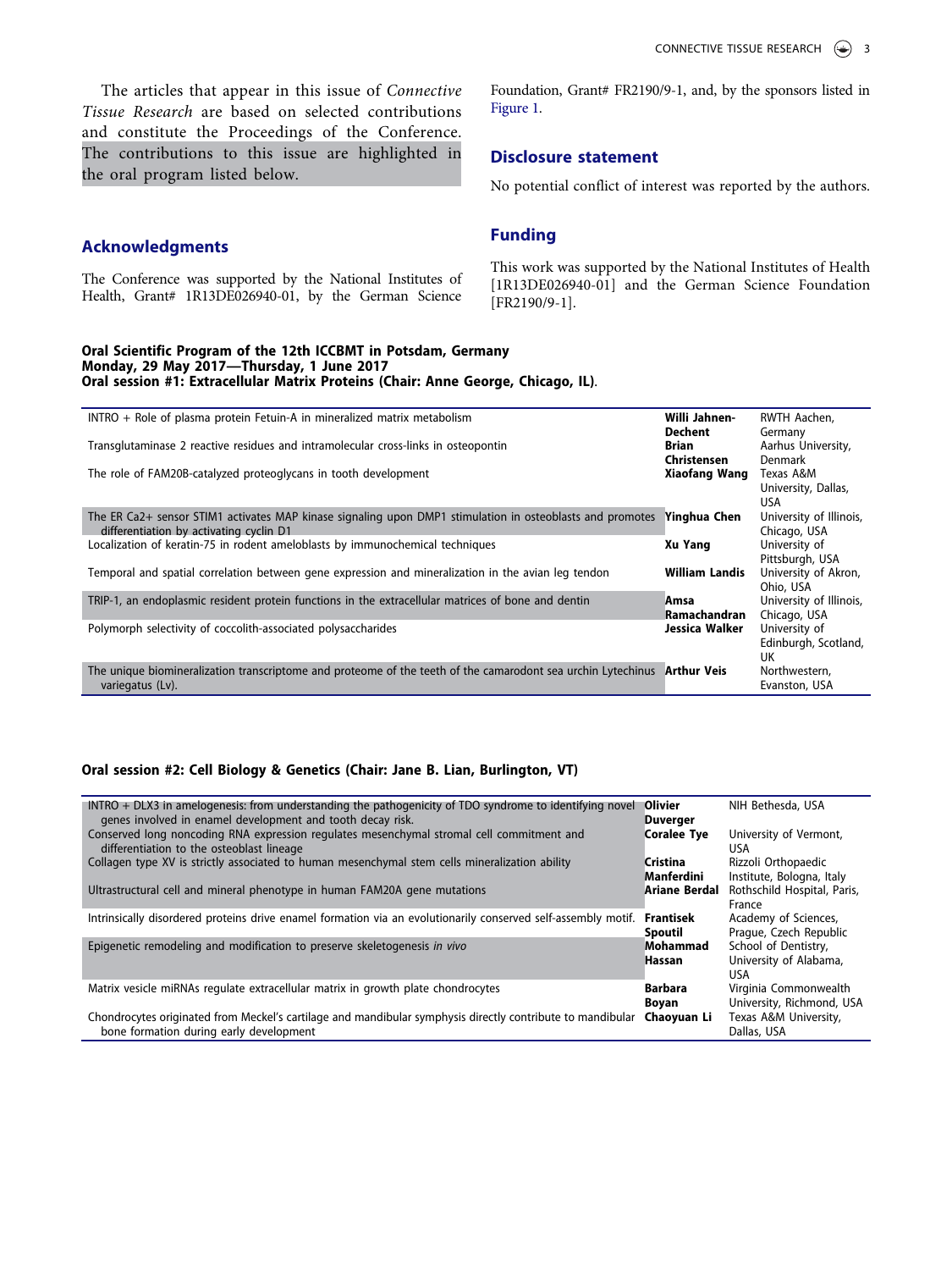## $4 \quad \circledast$  A. GEORGE ET AL.

#### Oral session #3: Osteocyte networks (Chair: Peter Fratzl, Potsdam, Germany).

| $INTRO + The role of the aging osteocyte in the musculoskeletal system$                                                        | Lynda F<br><b>Bonewald</b>         | <b>IUSM Indianapolis, USA</b>                                               |
|--------------------------------------------------------------------------------------------------------------------------------|------------------------------------|-----------------------------------------------------------------------------|
| Cellular responses to elevated phosphate—molecular mechanisms of phosphate-<br>induced mineralization                          | <b>Dobrawa</b><br><b>Napierala</b> | University of Pittsburgh, USA                                               |
| Correlative analysis of the osteocyte network density and bone mineralization                                                  | <b>Andreas</b><br>Roschger         | Max Planck Institute, Potsdam, Germany                                      |
| Canalicular junctions in osteocyte networks revealed by X-ray nanotomography                                                   | Henrik<br>Birkedal                 | Aarhus University, Denmark                                                  |
| Lost in evolution: novel form of modeling bypasses the need For osteocytes in the<br>adaptation of bones to mechanical loading | Lior Ofer                          | Koret School of Veterinary Medicine, Hebrew<br>University Jerusalem, Israel |

#### Oral session #4: Mineralization mechanisms (Chairperson: Elia Beniash, Pittsburgh, PA).

| INTRO + Biomineralization pathways: from ion transport to mineral assembly and deposition Lia Addadi<br>in soft skeletal forming tissues                      |                                 | Weizmann Institute, Rehovot, Israel                    |
|---------------------------------------------------------------------------------------------------------------------------------------------------------------|---------------------------------|--------------------------------------------------------|
| Insights into the molecular mechanism of vascular calcification using both in vitro and in vivo Ophélie Gourgas McGill University, Montreal, Canada<br>models |                                 |                                                        |
| Cooperation between amelogenin and enamelin in forming calcium phosphate is dose<br>dependent                                                                 | <b>Janet Moradian-</b><br>Oldak | University of Southern California, Los<br>Angeles, USA |
| The enamel proteins Amelotin and Odam induce hydroxyapatite mineralization in a collagen<br>matrix                                                            | <b>Bernhard Ganss</b>           | University of Toronto, Canada                          |
| Diversity versus similarity of the structure and composition of modern avian calcified eggshells                                                              | Yannicke<br><b>Dauphin</b>      | Museum national d'histoire naturelle,<br>Paris, France |

## Oral session #5: Structural & functional characterization (Chair: Nico Sommerdijk, Eindhoven).

| $INTRO + Revisited$ the collagen/mineral assembly pattern in bone: the possible role of cross- <b>Roland Kröger</b><br>fibrillar mineralization |                                   | University of York, UK                            |
|-------------------------------------------------------------------------------------------------------------------------------------------------|-----------------------------------|---------------------------------------------------|
| Transmission electron microscopic study of mineralization of collagen in newborn mice                                                           | <b>Henry P</b><br><b>Schwarcz</b> | McMaster University, Hamilton,<br>Ontario, Canada |
| Characterization of compositional gradients in the meniscal entheses by Raman<br>spectromicroscopy                                              | Alexander<br><b>Boys</b>          | Cornell University, Ithaka, USA                   |
| Unraveling the process of collagen mineralization                                                                                               | Anat Akiva                        | Eindhoven University of Technology,<br>NL.        |
| Repair and regeneration of sea urchin spines                                                                                                    | <b>Marie Alberic</b>              | Max Planck Institute, Potsdam,<br>Germany         |
| In-situ SAXS study of de-hydration and re-hydration of human dentine                                                                            | Lukas<br>Ludescher                | University Leoben, Austria                        |
| Curvature control of bone tissue growth <i>in-vitro</i>                                                                                         | Sebastian<br>Ehrig                | Max Planck Institute, Potsdam,<br>Germany         |
| Bone mineral density distribution as a footprint of bone physiology in growth, health, and<br>disease                                           | Pascal R.<br>Buenzli              | Monash University, Australia                      |
| Structural properties of hypermineralized tissue in aged human proximal femur                                                                   | <b>Tengteng</b><br>Tang           | University of British Columbia, Canada            |
| Bone structure in three dimensions: lamellae and trabeculae                                                                                     | <b>Steve Weiner</b>               | Weizmann Institute, Rehovot, Israel               |

#### Oral session #6: Metabolic and hereditary diseases (Chair: Mary MacDougall, Birmingham, AL).

| INTRO + Osteopontin accumulation in the osteocyte lacuno-canalicular network contributes to the Marc McKee McGill University, Montreal, Canada<br>defective bone mineralization of X-linked hypophosphatemia |                                |                                                             |
|--------------------------------------------------------------------------------------------------------------------------------------------------------------------------------------------------------------|--------------------------------|-------------------------------------------------------------|
| Crosstalk between sensory neuropeptides regulating heterotopic ossification in tendon                                                                                                                        | Ceren<br>Tuzmen                | Carnegie-Mellon University,<br>Pittsburgh, USA              |
| Bone with uncleavable type I collagen C-propeptide has abnormal development of multiple bone<br>cell populations and increased bone matrix mineralization                                                    | Joan C.<br>Marini              | NICHD/NIH Bethesda, USA                                     |
| IFITM5 mutation in atypical OI Type VI is associated with lack of PEDF within the bone matrix,<br>osteoidosis, hypermineralization and impaired endochondral ossification                                    | Nadja Fratzl-<br><b>Zelman</b> | Ludwig Boltzmann Institute of<br>Osteology, Vienna, Austria |
| Structural effects of amelogenin on hydroxyapatite due to naturally occurring mutations                                                                                                                      | Wendy J.<br>Shaw               | Pacific Nothwest National Lab,<br>Richland, USA             |
| Alveolar bone versus cementum: tissue specific response to X-linked hypophosphatemic rickets                                                                                                                 |                                | Claire Bardet Université Paris Descartes, France            |